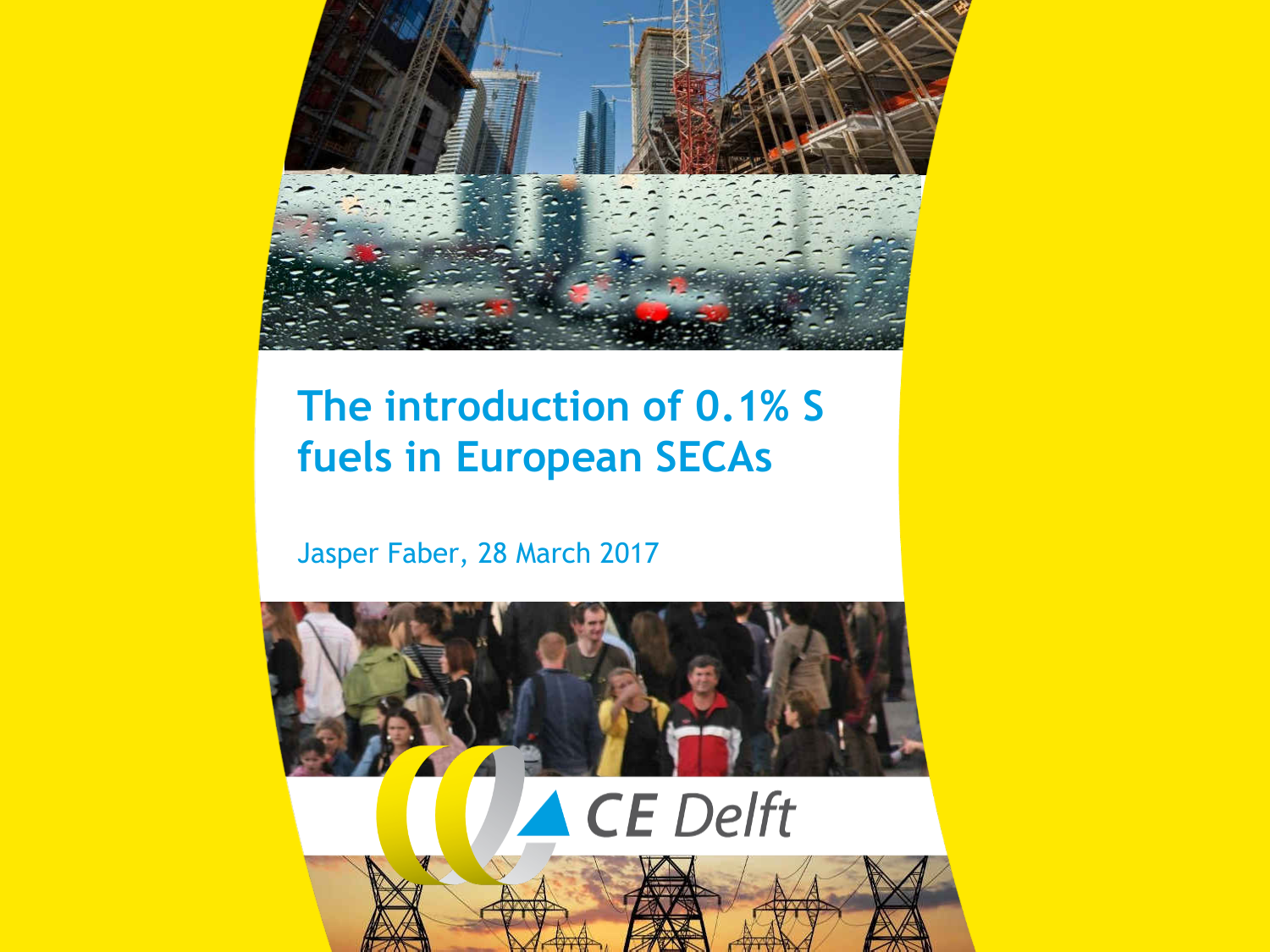# **CE Delft**

- Independent research and consultancy since 1978
- Transport, energy and resources
- Know-how on economics, technology and policy issues
- 40 Employees, based in Delft, the Netherlands
- Not-for-profit
- Projects on environmental impacts of shipping for over 15 years.

Clients: Ports, ACP, International Maritime Organization, European Commission, national and regional governments (Germany, UK, Netherlands), shipping companies, trade associations and environmental NGOs.

All our publications [www.cedelft.eu](http://www.cedelft.eu/) or @CEDelft



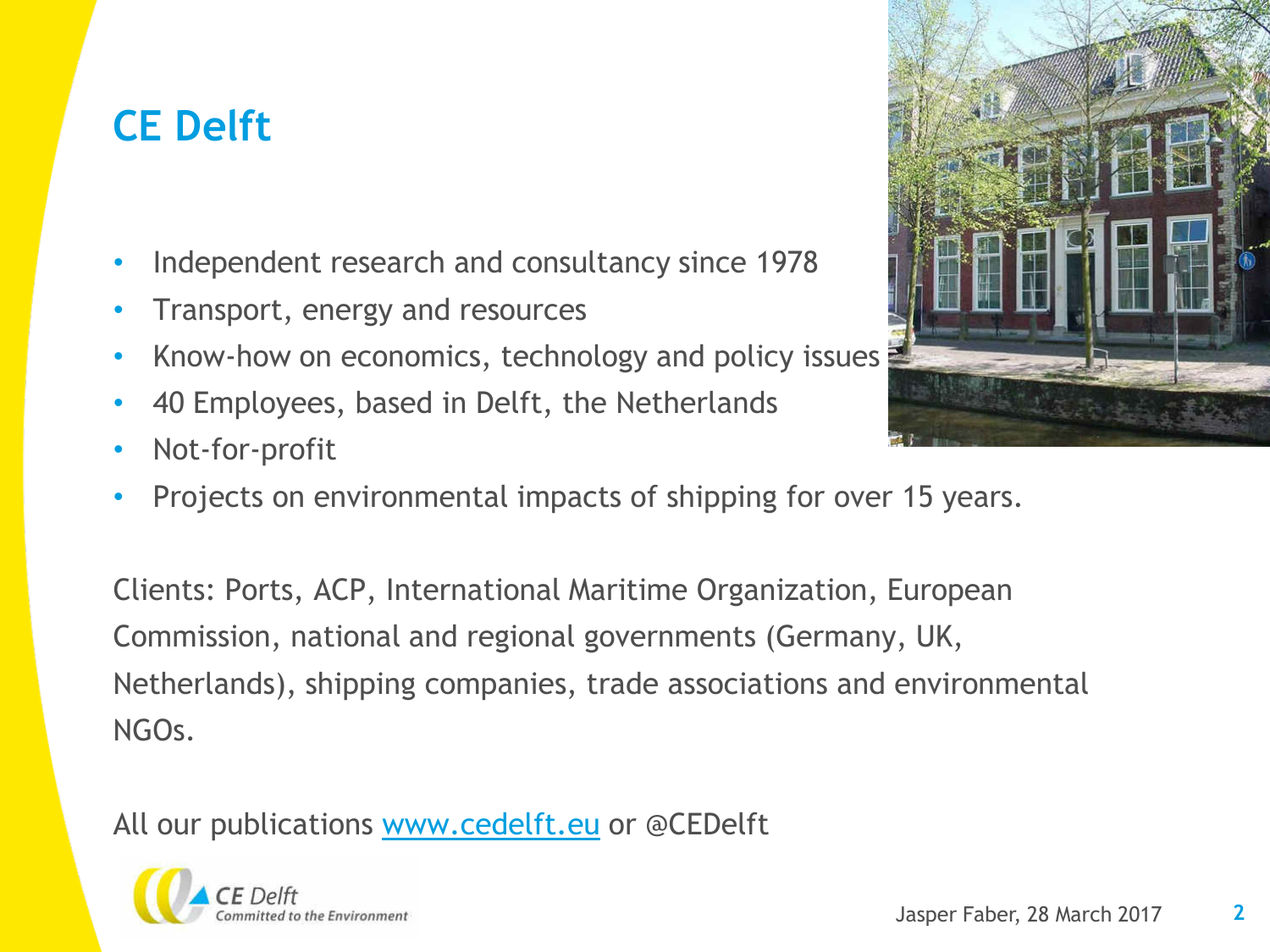## **Outline of the presentation**

- Introduction
- Air quality improvements
- Socio-economic benefits and costs
- Economic and business impacts fuel prices and modal shift
- Compliance and enforcement
- Outlook to 2020
- Conclusions

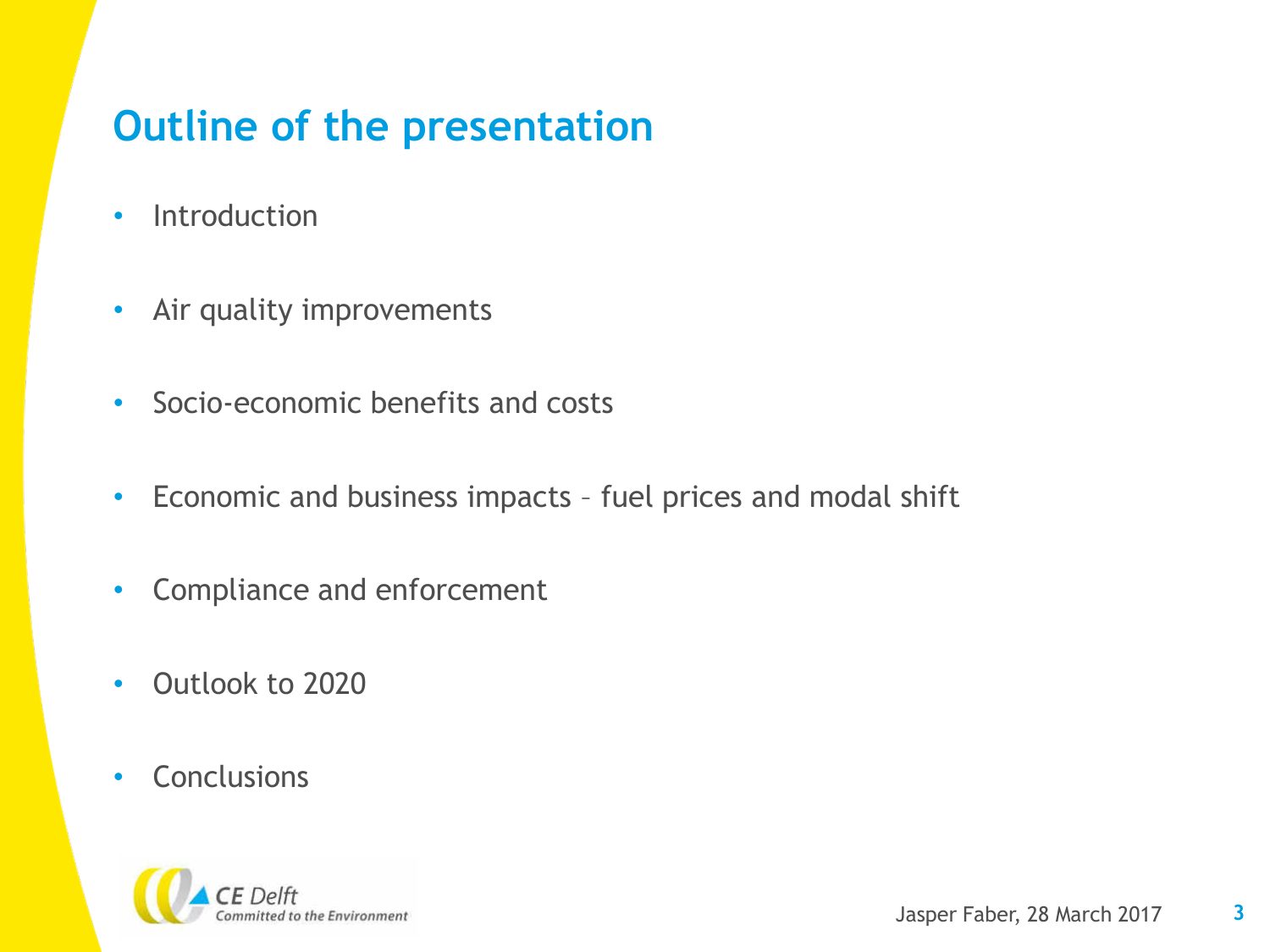#### **Introduction**

- As of 1 January 2015, the maximum allowed sulphur content of marine fuels in SECAs was reduced to 0.1% from 1.0%.
- Several studies had been published showing negative impacts on demand for sea transport, and predicting price spikes of MGO.
- CE Delft was commissioned by NABU to analyse the impacts of the sulphur cap after one year (spring 2016).

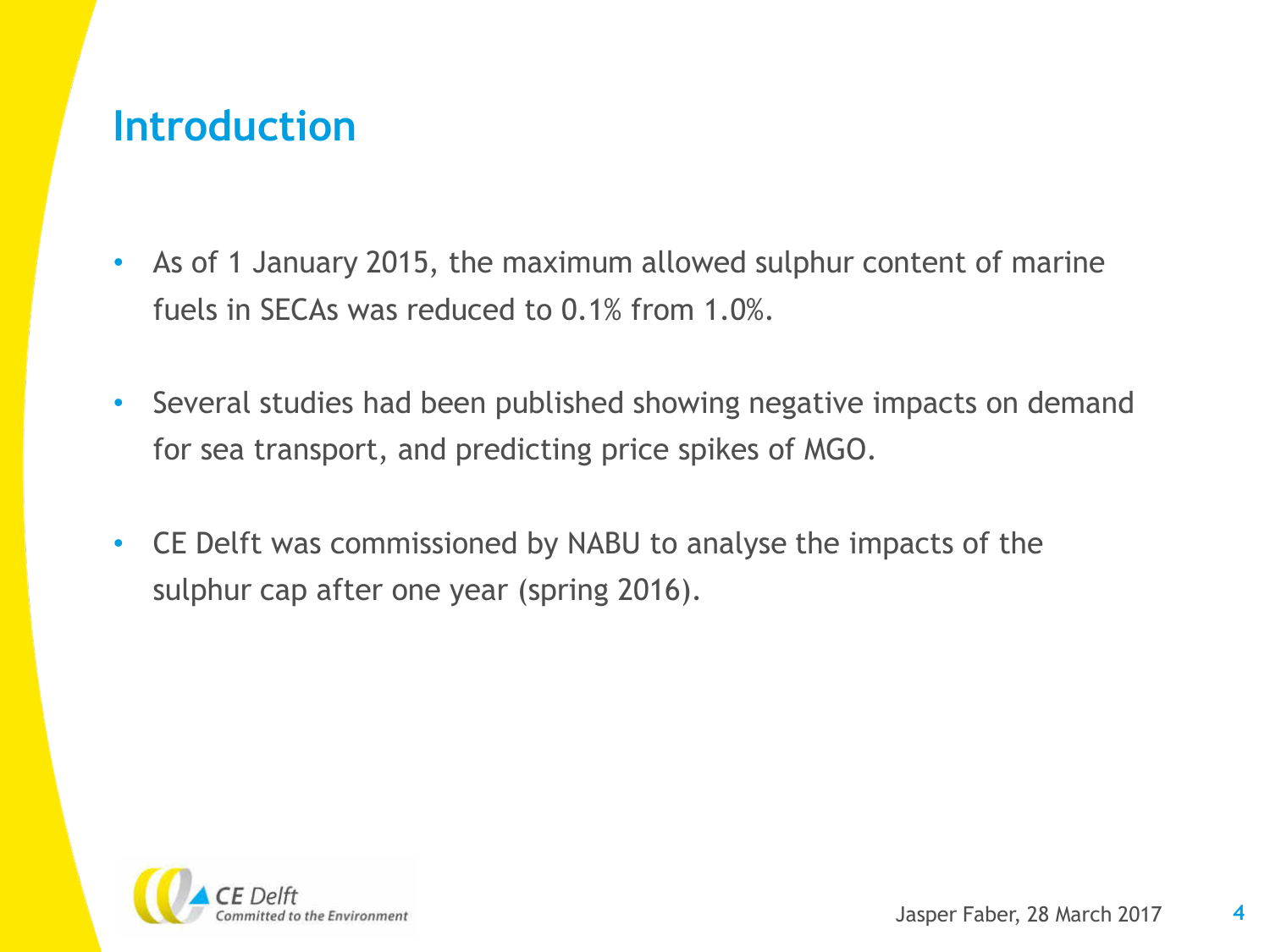#### **Air quality improvement**

- Rotterdam (NL): 24-37% reduction  $SO_2$  conc.
- Great Belt bride (DK):50-60% reduction
- Neuwerk (DE): 50% reduction
- SE Sweden: 50% reduction
- Plymouth (UK): 66% reduction

**Absolute SO<sup>2</sup> volume mixing ratio values in December 2014 and January 2015 (Neuwerk, DE)** 





**SO<sup>2</sup> concentration changes (2.5 - 3.0 μg/m<sup>3</sup> ) for various wind directions, including 95% confidence interval (0=North; DCMR, 2015)** 



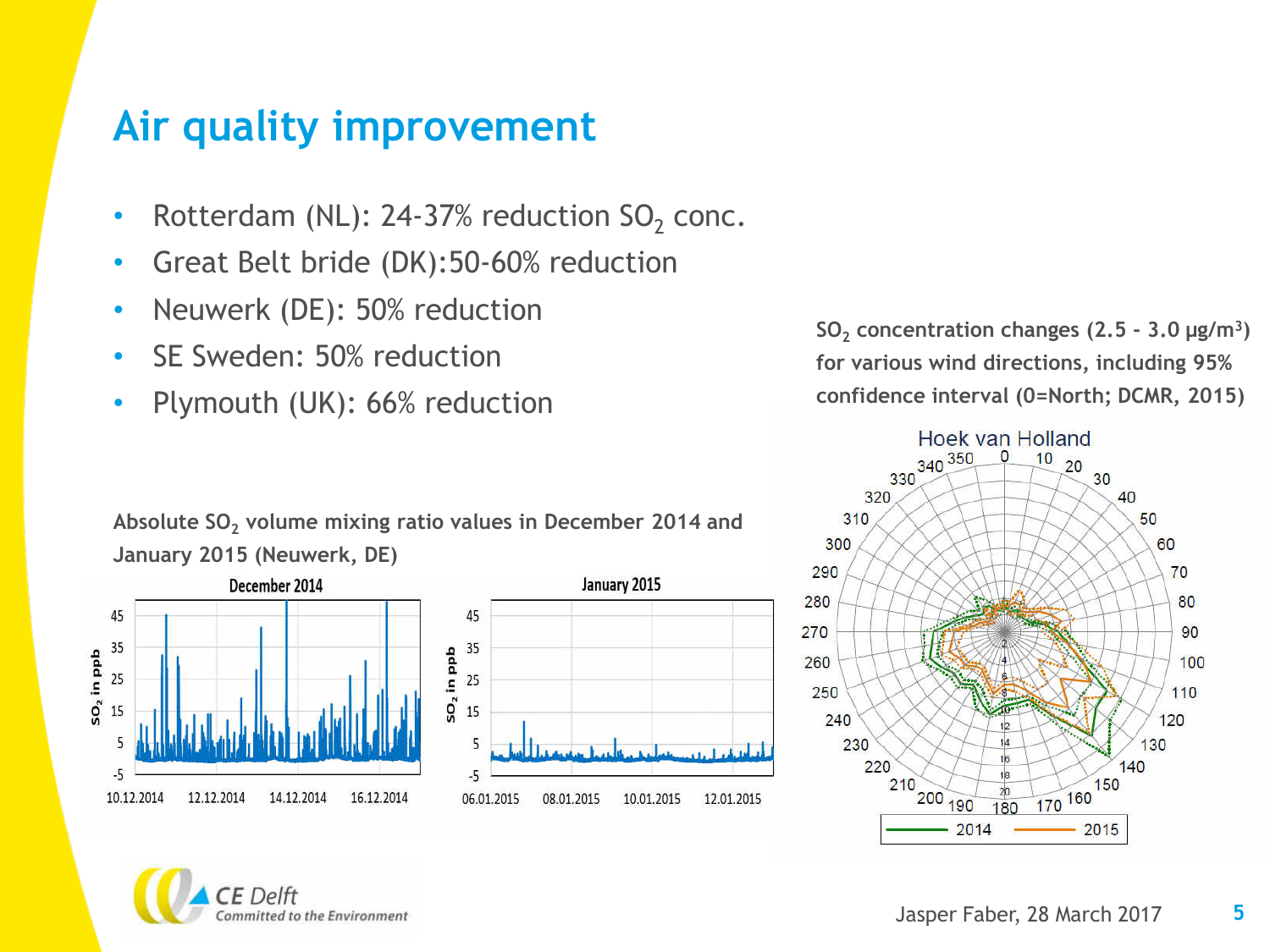#### **Socio-economic costs and benefits of 0.1% Sulphur**

- North sea and Baltic sea
- 1.9-3.5 times higher benefits than average costs in 2015



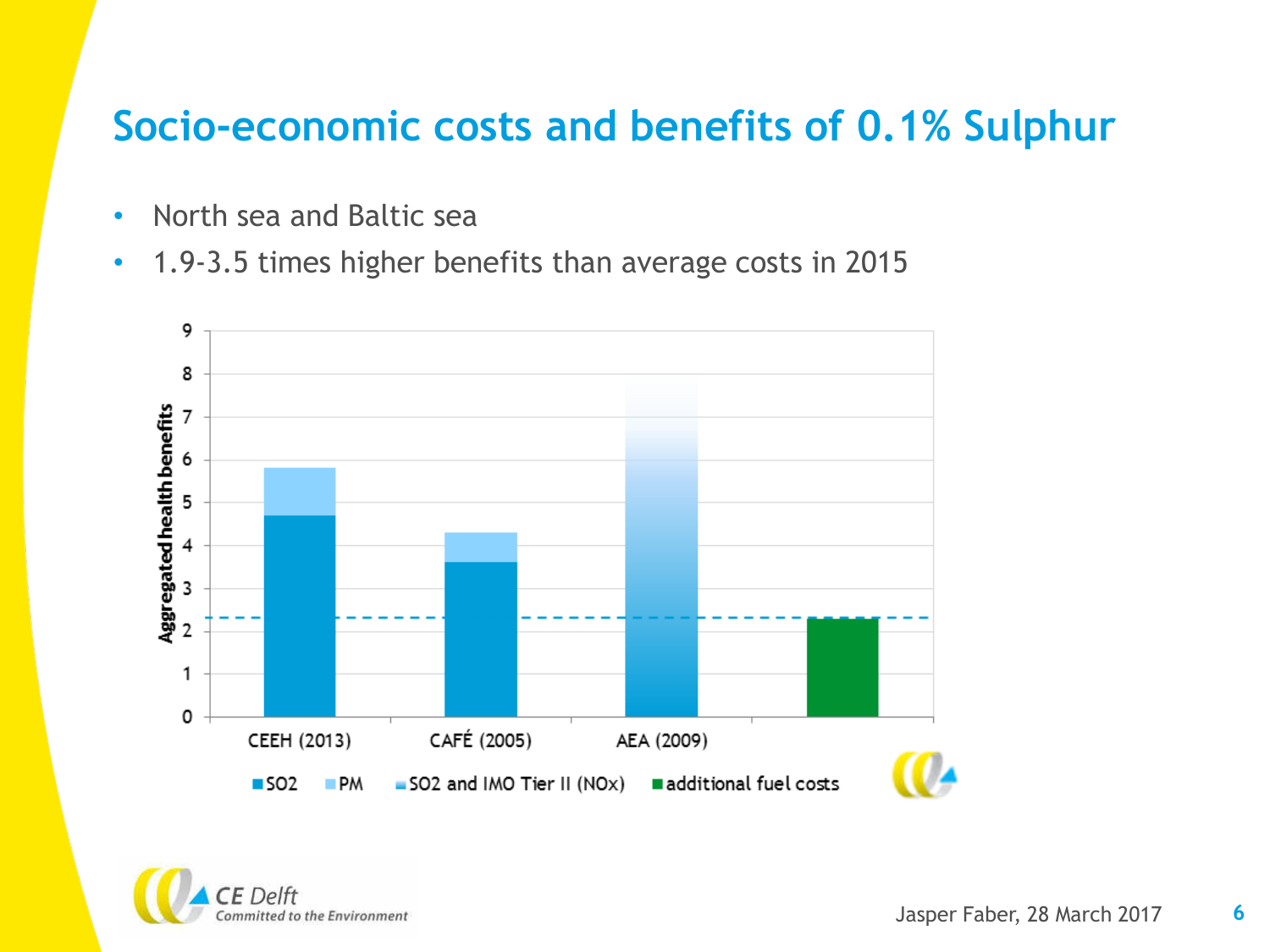## **Economic impacts – trend in fuel prices**



- MGO price reduced more sharply than automotive diesel price:
	- $\checkmark$  MGO availability is uncritical (ongoing shift towards distillates)
	- $\checkmark$  Economy of scale advantages
- Will prices follow the same pathway again if crude oil prices increase?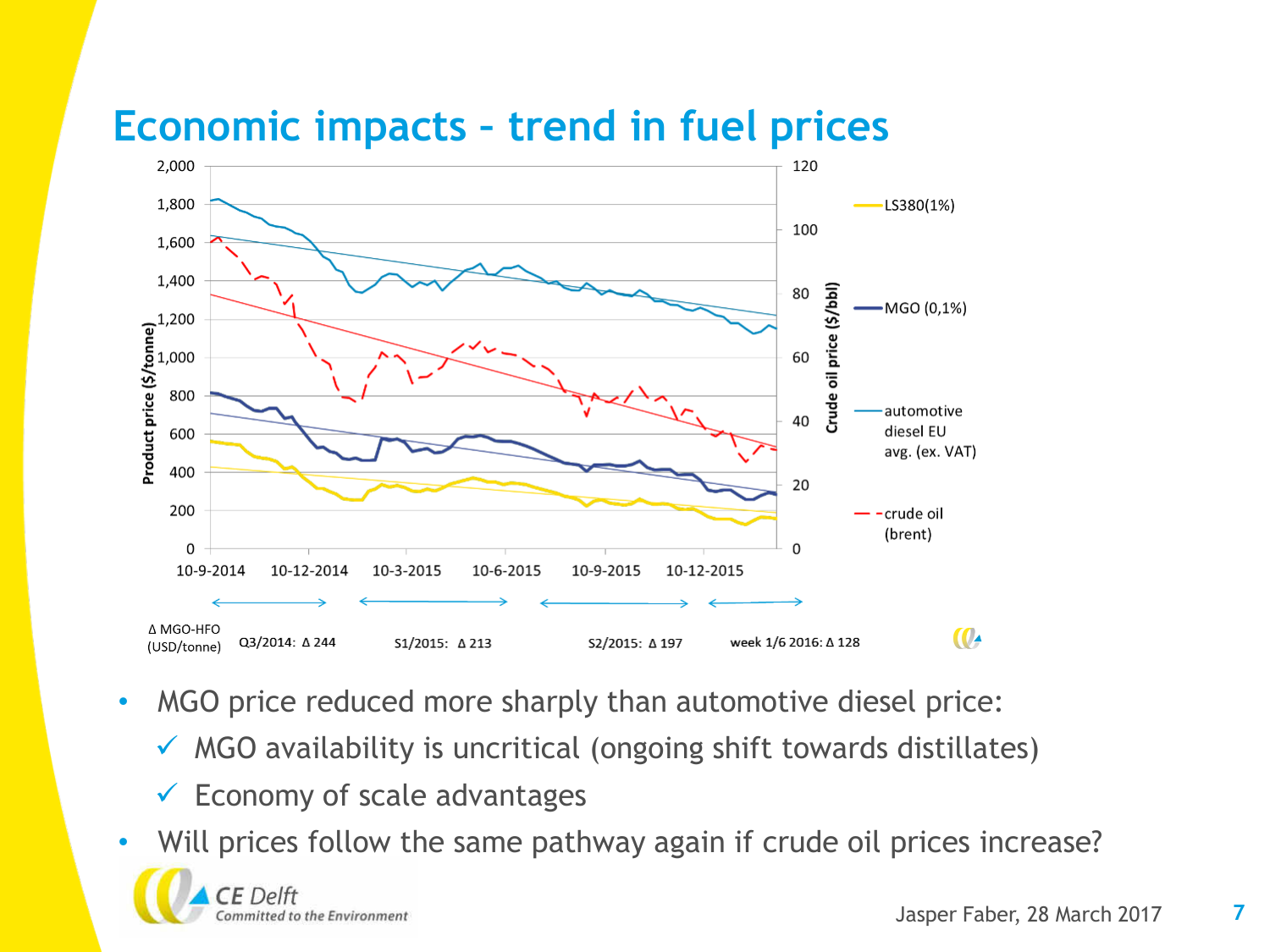## **Road fuel vs. MGO (USD/tonne)**

| <b>Period</b>     | <b>Shipping fuel</b><br>price | EU weighted average<br>automotive diesel<br>price (incl. excise<br>duty/<br>excl. VAT) | <b>Delta</b><br>fuel<br>price |
|-------------------|-------------------------------|----------------------------------------------------------------------------------------|-------------------------------|
| Q4/2014           | 448 (1%HFO)                   | 1,690                                                                                  | 1,242                         |
| 1st semester 2015 | 528 (0.1%)<br>MGO)            | 1,414                                                                                  | 886                           |
| 2nd semester 2015 | 406 (0.1%)<br><b>MGO</b>      | 1,306                                                                                  | 900                           |

- Delta fuel price has become smaller
- New fuel types have entered the market (ULSHFO), cheaper than MGO
- Typical RoRo ship with a  $\epsilon$  32,500 overall per day: cost increase of 13-25% due to additional fuel costs of 128-244 \$/tonne

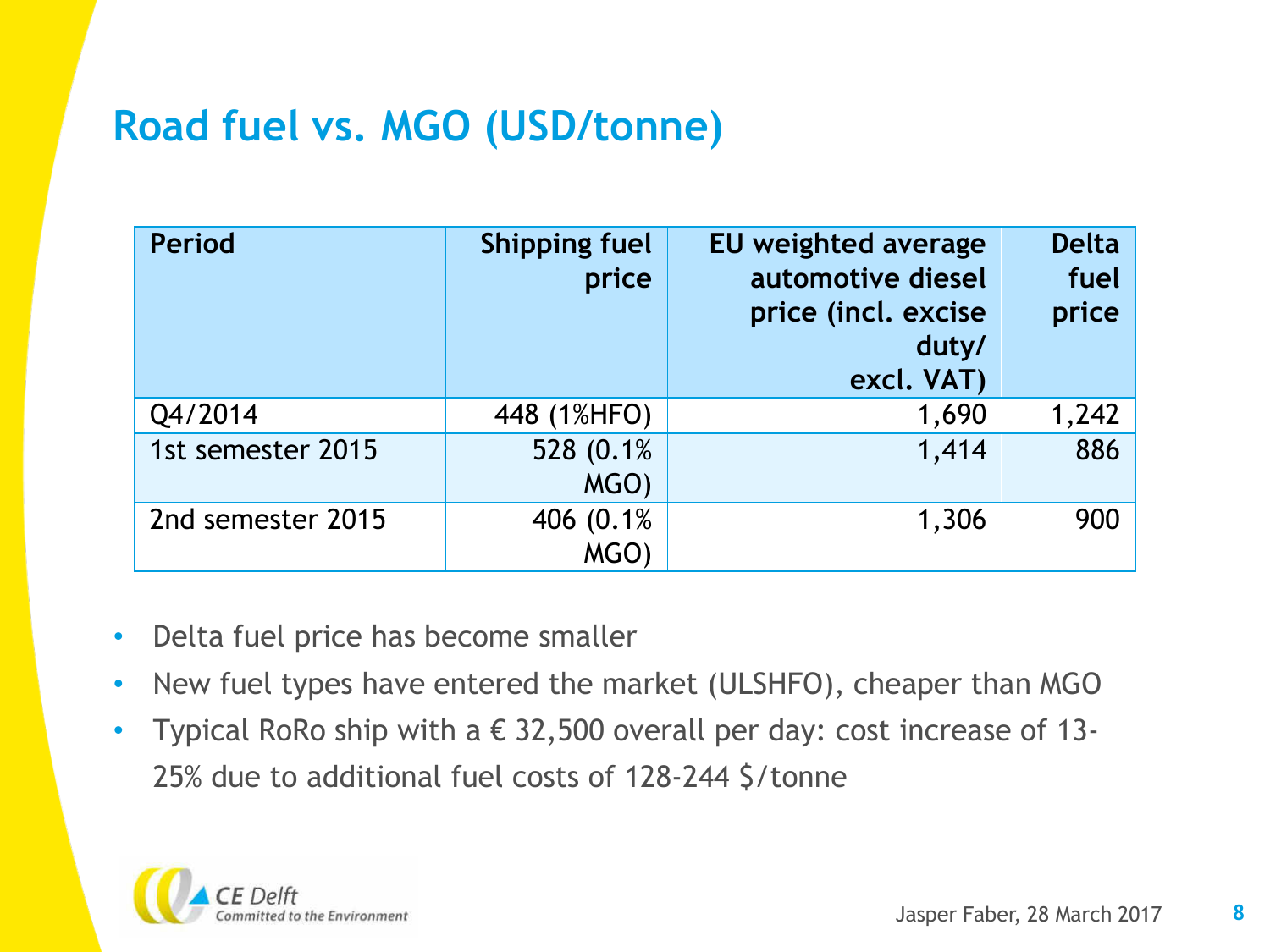#### **Economic impacts - Modal shifts for RoRo?**



- An expansion of RoRo services over 2015 can be observed
- Positive general sector trend, aftermath of economic crisis
- An ESSF survey amongst ship-owners indicated no modal shifts (71%)

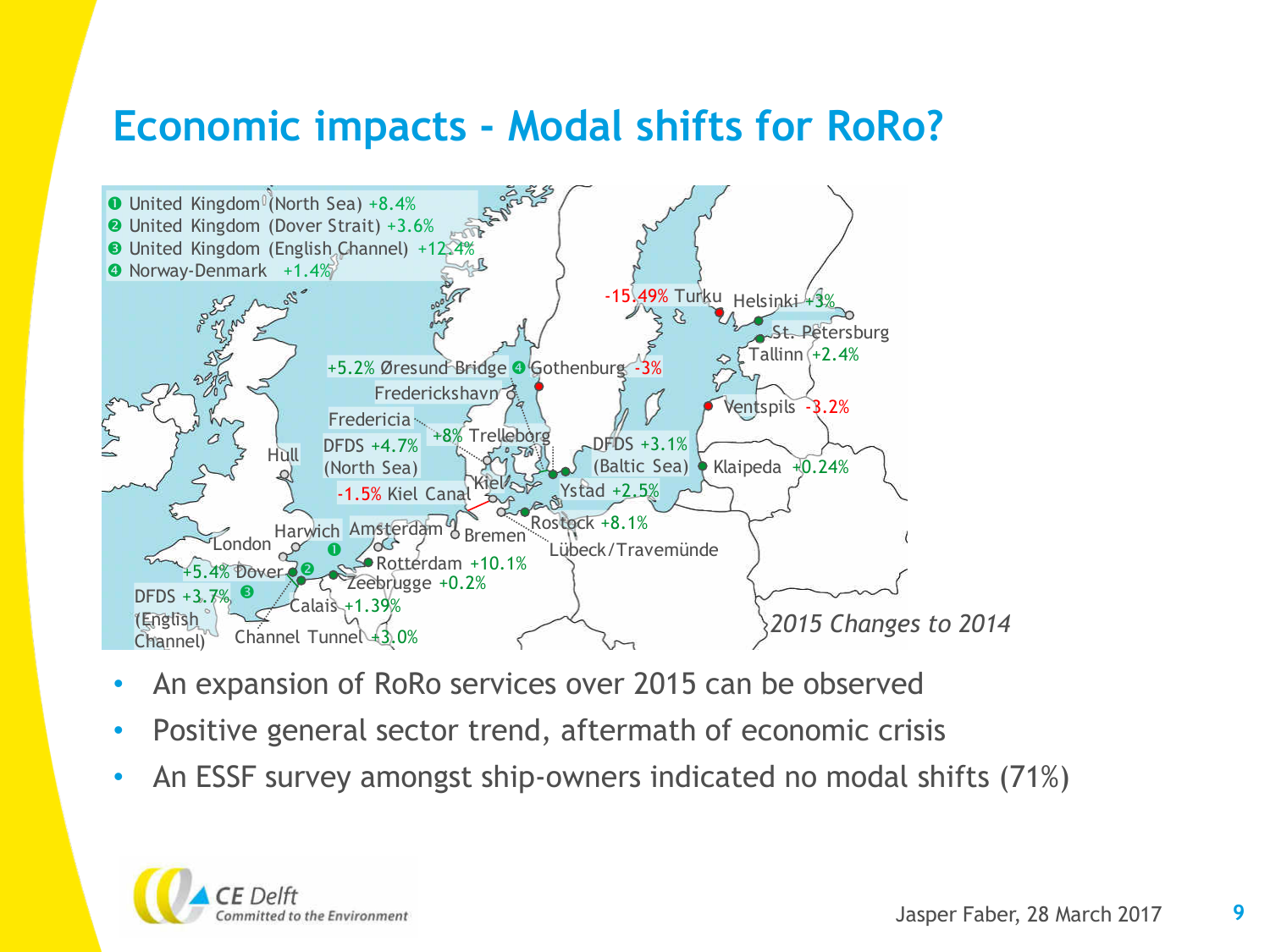#### **Example: North sea vs. Dover Strait & Germany-Scandinavia**

- Analysis of 5 ex-ante studies on the 2015 fuel sulphur requirement
	- Shifts from North sea to Dover Strait (Channel Tunnel) predicted
	- Shifts to road-only options between Germany and Sweden (Øresund Bridge)
- In most cases, no shifts from longer sea routes to shorter ones
- Probably no shift to on-land routes



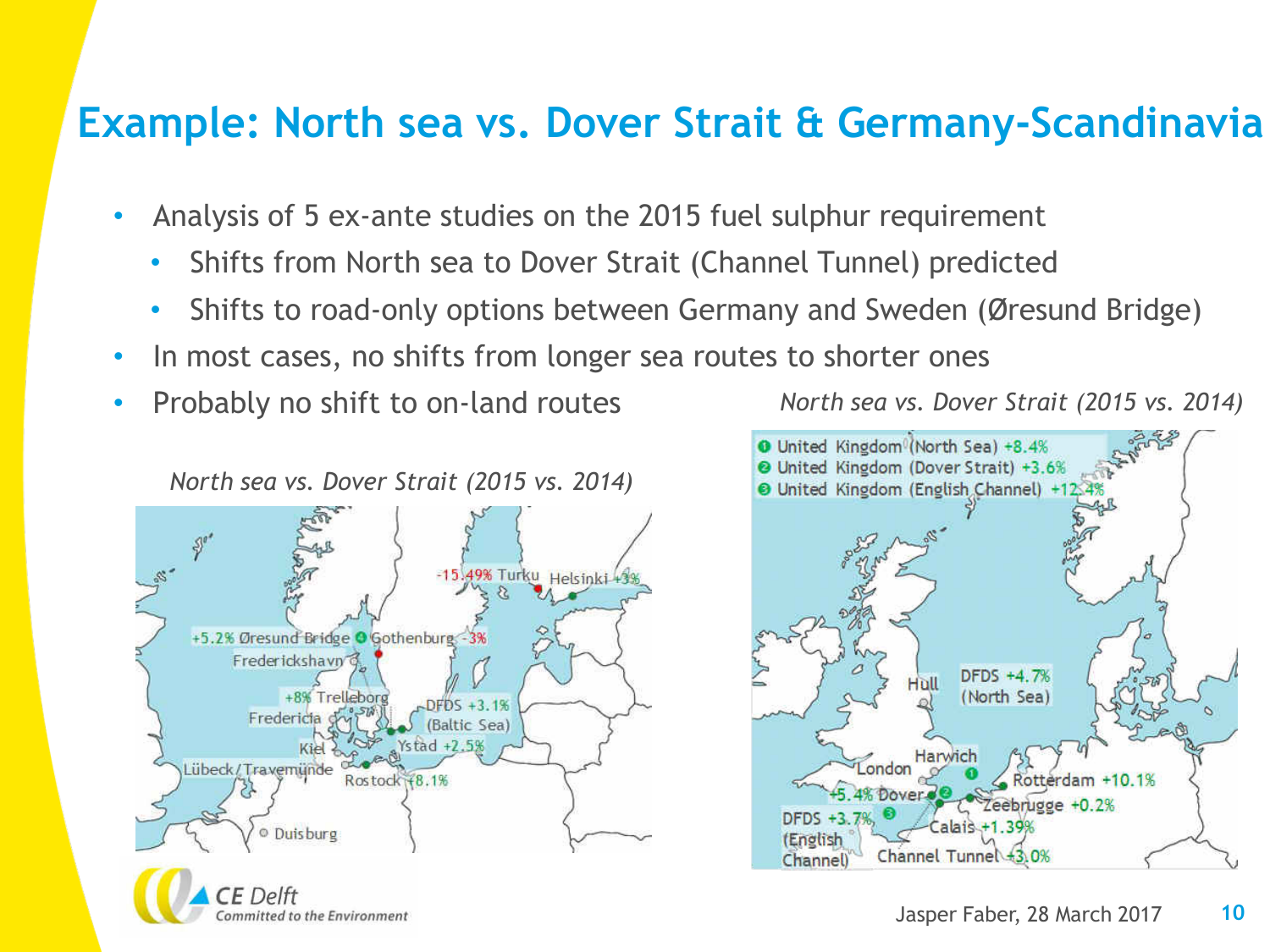#### **Compliance and enforcement statistics**

ommitted to the Environment

- 3 and 9% of the ships inspected were non-compliant in the Baltic Sea and North Sea respectively (various types)
- The number of fuel samples needs to be increased in order to meet the 30-40 samples per 100 inspections

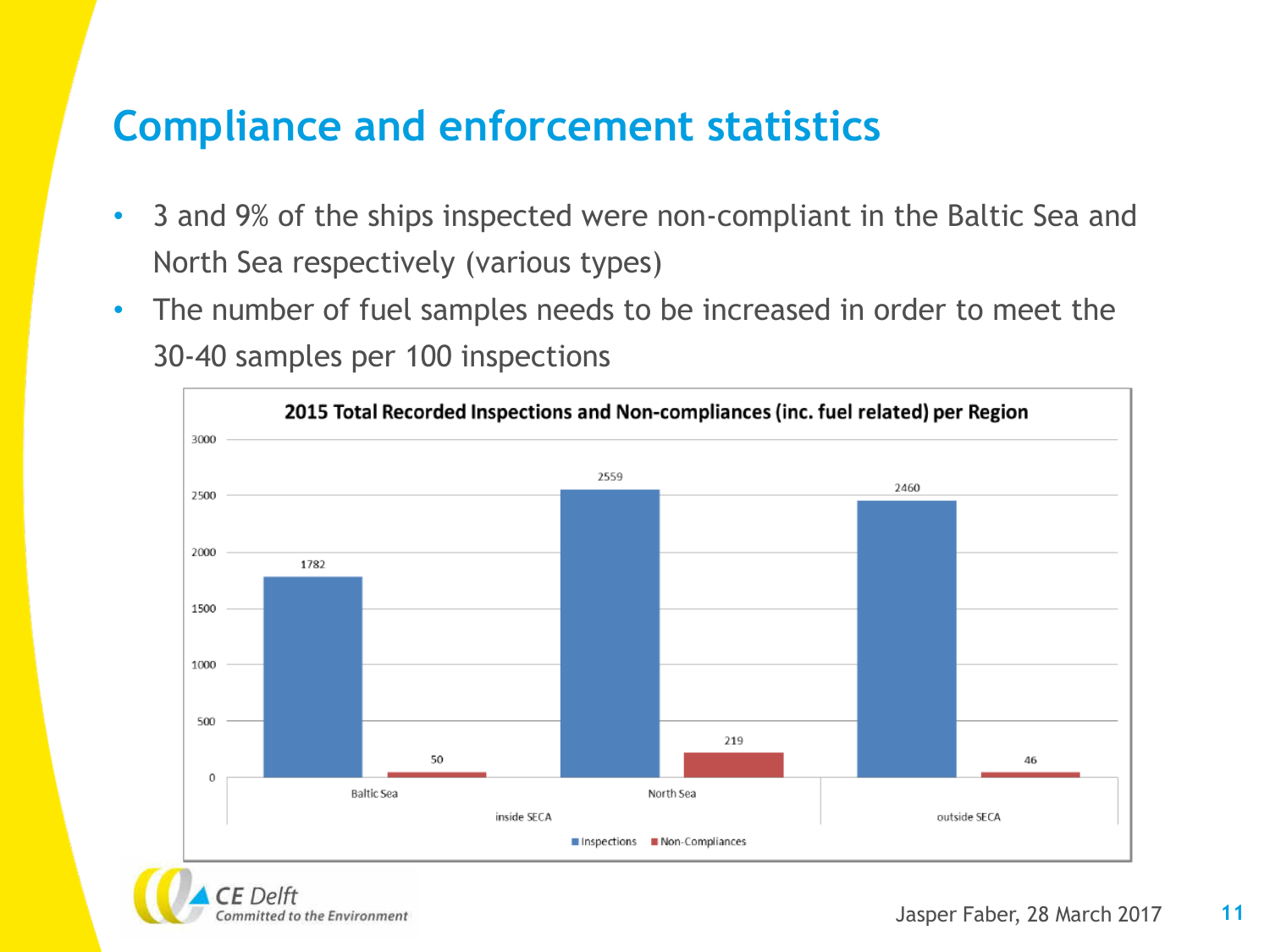## **Compliance on open sea**

![](_page_11_Picture_1.jpeg)

- Available data on compliance mainly reflects the situation in port areas
- A typical margin used by inspectorates is 0.5%
- The number of sanctions is still limited  $(30\%)$
- The situation on open seas is still relatively unknown
- Non-compliance is very attractive (~\$30,000 per day)
- Danish remote sensing data shows that ships have not continued to use high Sulphur fuel, but the technology is not mature yet
- Recommendations for an increase of intelligence:
	- More (verified) remote sensing/sampling techniques and data needed
	- Coordination of surveillance activities and back and forth reporting
	- Continuous monitoring?

![](_page_11_Picture_12.jpeg)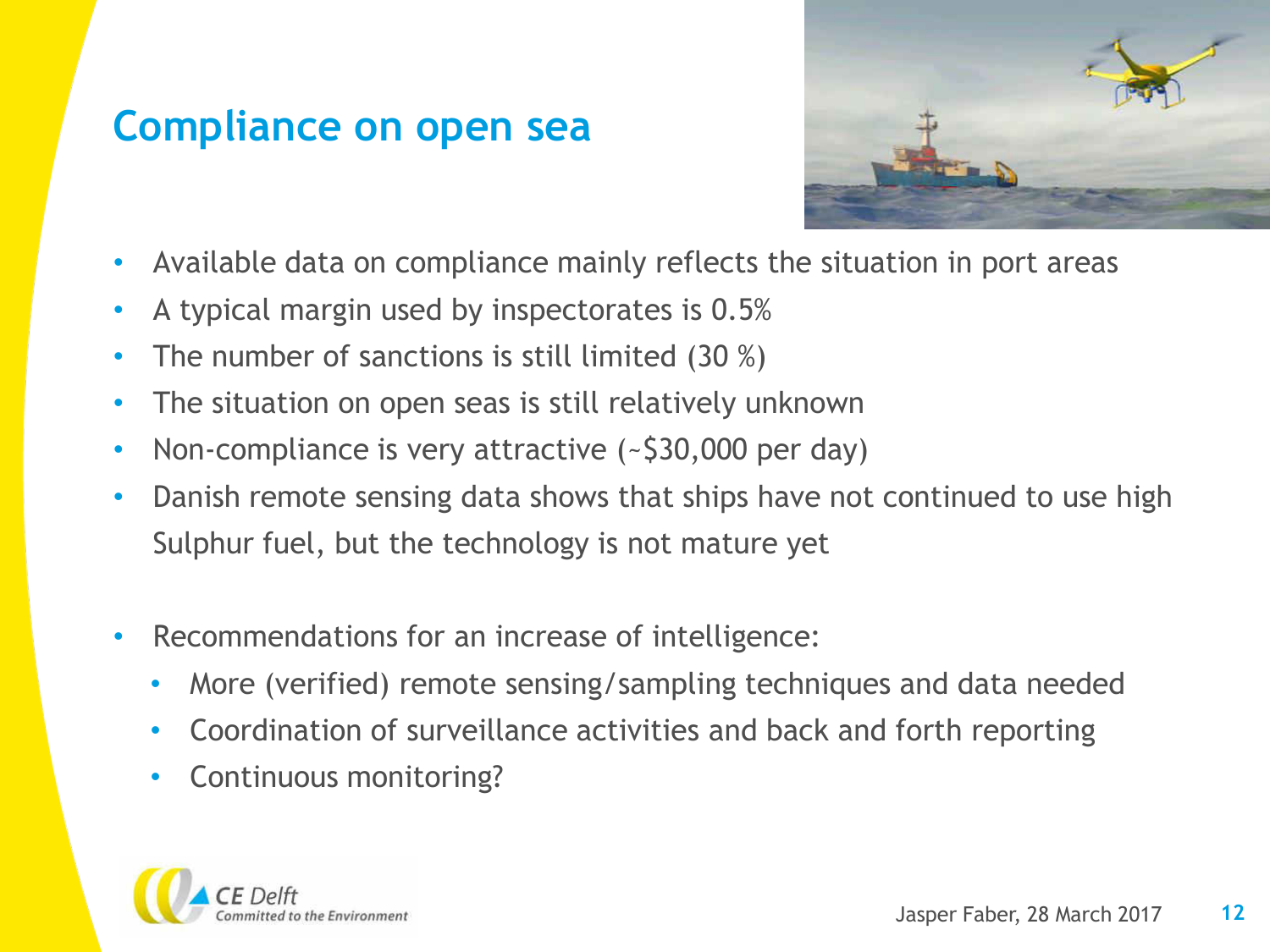#### **Outlook to 2020**

- As of 2020, ships will be required to use fuels with a sulphur content of 0.5% or less globally. This will change the relative impacts of ECAs:
	- Because the  $SO_{x}$  and PM emissions of all ships will be reduced, the impact of ECAs on SO<sub>x</sub> and PM concentrations will be smaller. The impact on  $\mathsf{NO}_\mathsf{x}$  concentration will remain the same.
	- The health benefits will be relatively smaller, but the costs will also be lower because the price difference between 0.1% and 0.5% fuel will probably be smaller than between 0.1% and 3.5%.
	- The impacts on modal shift will be relatively smaller.
	- Enforcement will remain a very important issue.

![](_page_12_Picture_6.jpeg)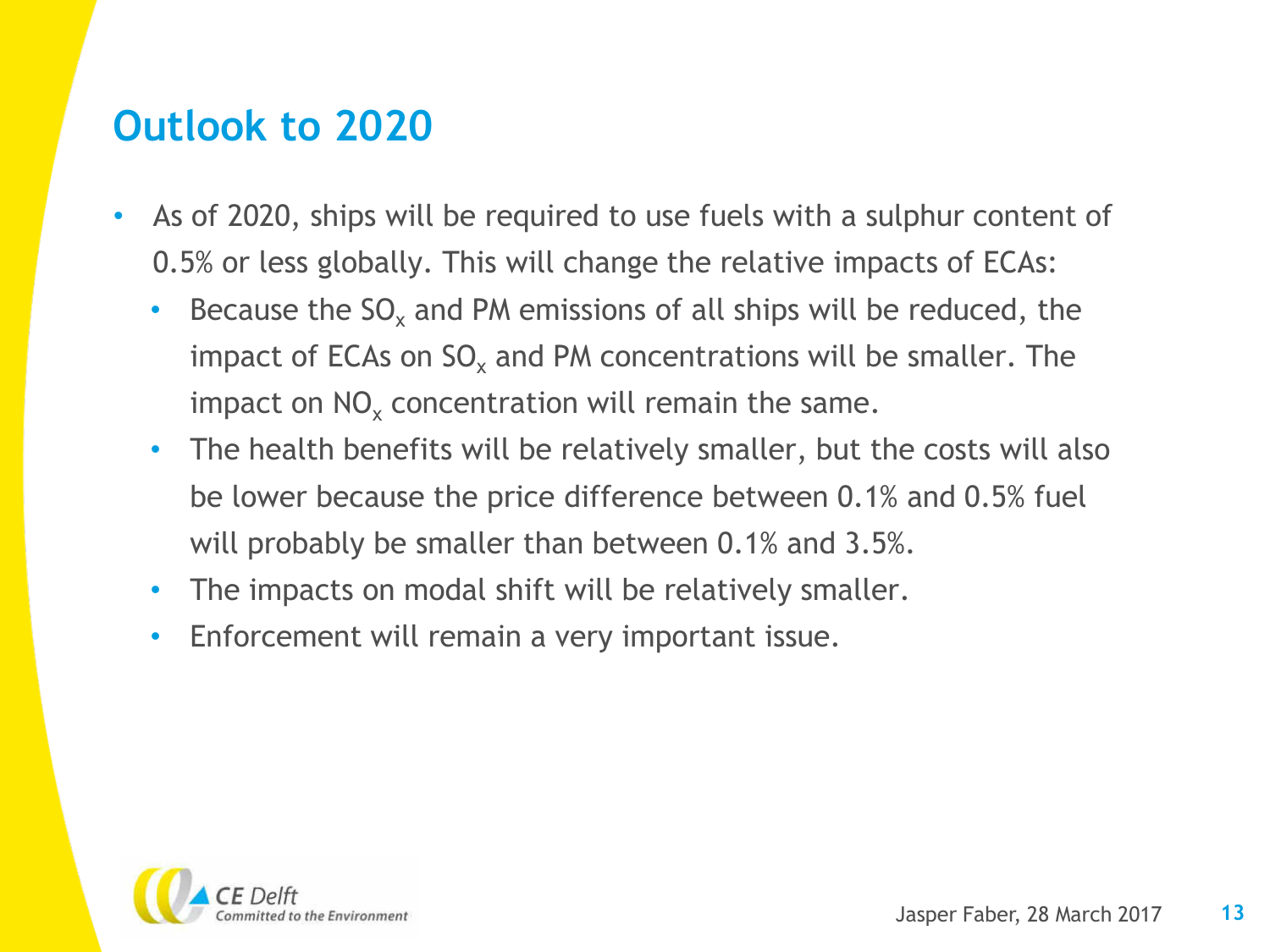## **Conclusions**

- Air quality noticeably improved (50-60%)
- Socio economic benefits outweigh the costs of introduction. This holds if the price difference between fuels will increase again.
- The fuel availability has not been critical
- No modal shifting or economic impacts can be observed on the basis of available data (RoRo), while the economic position weakened
- Rising oil prices may worsen the situation, but the extent is unclear
- 3-9% of ships are non-compliant in the Baltic and North Sea ports
- Various types of non-compliances
- A more intelligent control system requires:
	- Coordination and cooperation of surveillances and control activities
	- Reliable figures on open sea compliance (advanced verified remote techniques)

![](_page_13_Picture_11.jpeg)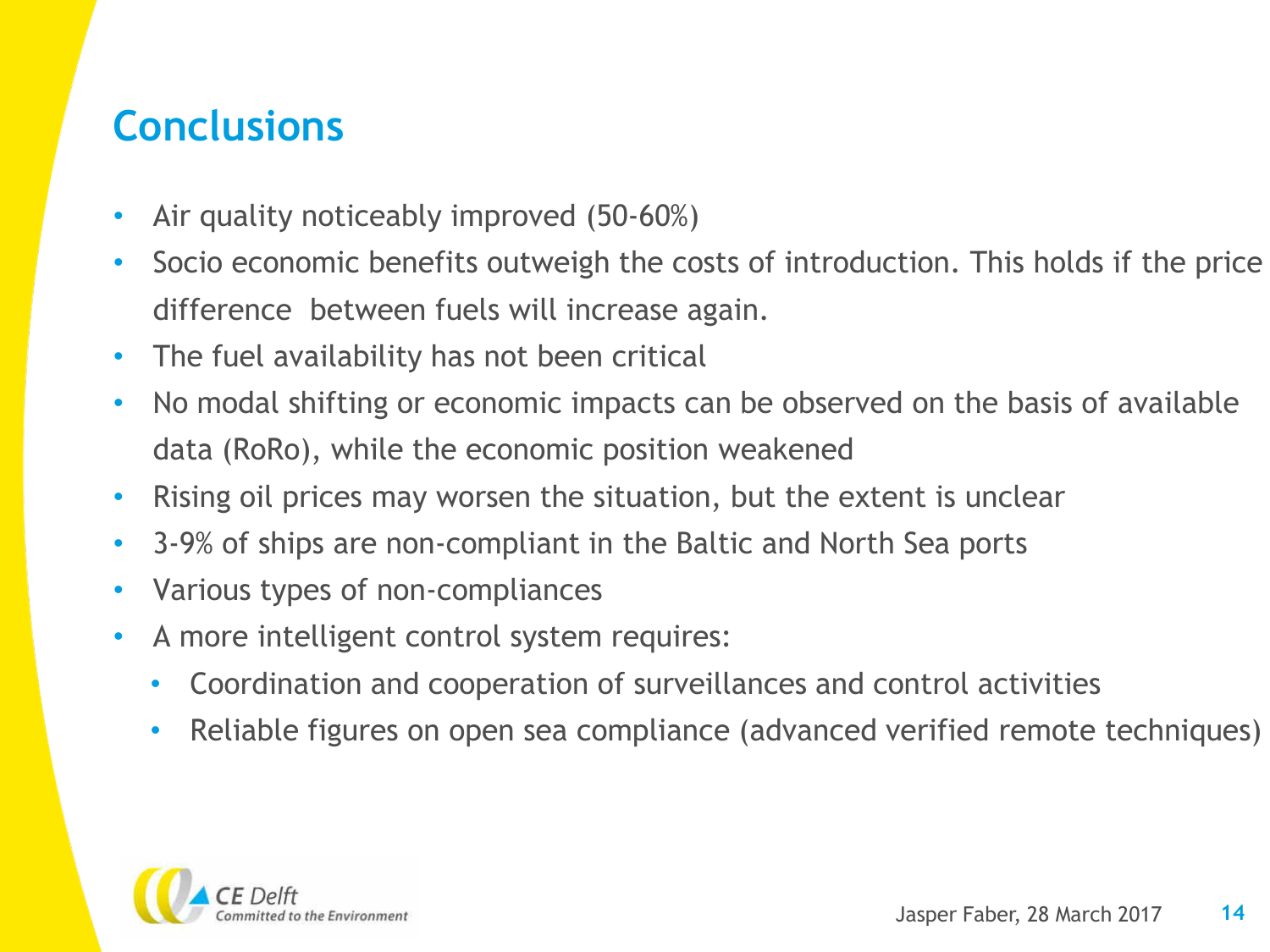#### **Main conclusion of the study**

The introduction of the 0.1% sulphur cap in the Northern European SECAs has proven to be an environmental success, without noticeable negative impacts on demand for shipping. Enforcement could be improved.

![](_page_14_Picture_2.jpeg)